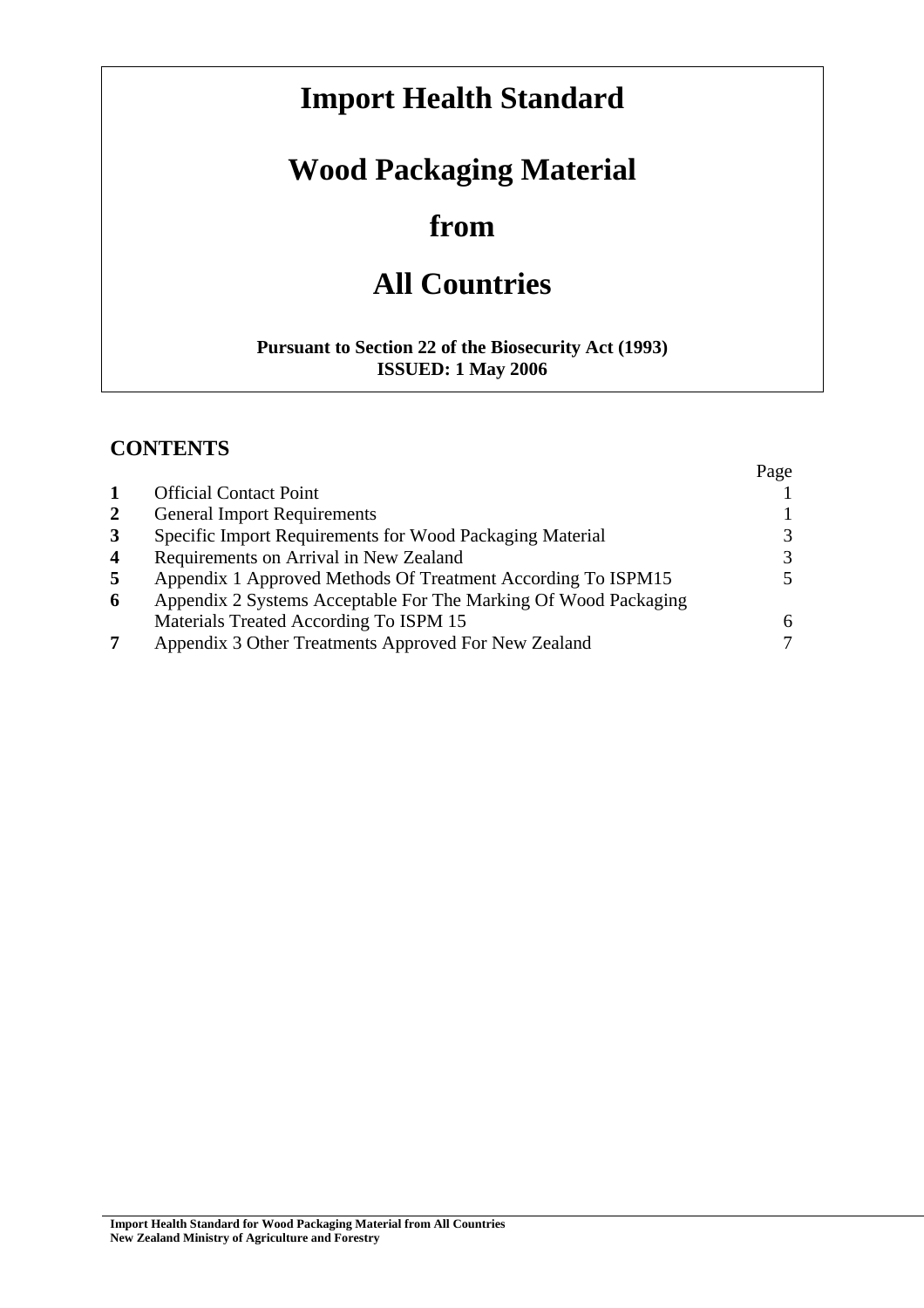## **Please note:**

This import health standard comes into force on 1 May 2006. The enforcement of the standard will be phased in over two months.

Between 1 May and 30 June 2006:

- Consignments will be risk profiled and a subset of these will be selected for inspection.
- Any wood packaging found to have pests will be treated, reshipped or destroyed.
- Wood packaging that is non-compliant will be tagged with an advisory notice to the importer.

From 1 July 2006:

- Wood packaging must comply with the import requirements.
- Consignments will be risk profiled and a subset of these will be selected for inspection.
- Any non-compliant wood will be treated, reshipped or destroyed.

# **1 OFFICIAL CONTACT POINT**

1.1 The Ministry of Agriculture and Forestry is the official contact point in New Zealand for overseas National Plant Protection Organisations (NPPO) and importers. Any enquiries about this import health standard and requests for copies of this standard should be addressed to:

> **Manager, Biosecurity Standards Group Ministry of Agriculture and Forestry PO Box 2526 Wellington, NEW ZEALAND**

**Fax: 64 4 819-0662 E-mail: plantimports@maf.govt.nz http://www.maf.govt.nz** 

1.2 Import health standards for forest produce and other related documents are available at the following web site address: http://www.maf.govt.nz/biosecurity/imports/forests

# **2 GENERAL IMPORT REQUIREMENTS**

## **2.1 SCOPE**

- 2.1.1 This import health standard describes the phytosanitary requirements that must be met for wood packaging material to be given biosecurity clearance into New Zealand.
- 2.1.2 Regulated Commodities Wood packaging material is defined as wood or wood products (excluding paper products) used in material supporting, protecting or carrying a commodity (includes dunnage) [ISPM Pub. No. 15, 2002].

Wood packaging material includes items such as dunnage, crates, fillets, spacers, pallets, drums, and reels. Although exempt from ISPM 15, peeler cores are regulated by New Zealand MAF under this standard when they are used for wood packaging.

2.1.3 Commodities Exempt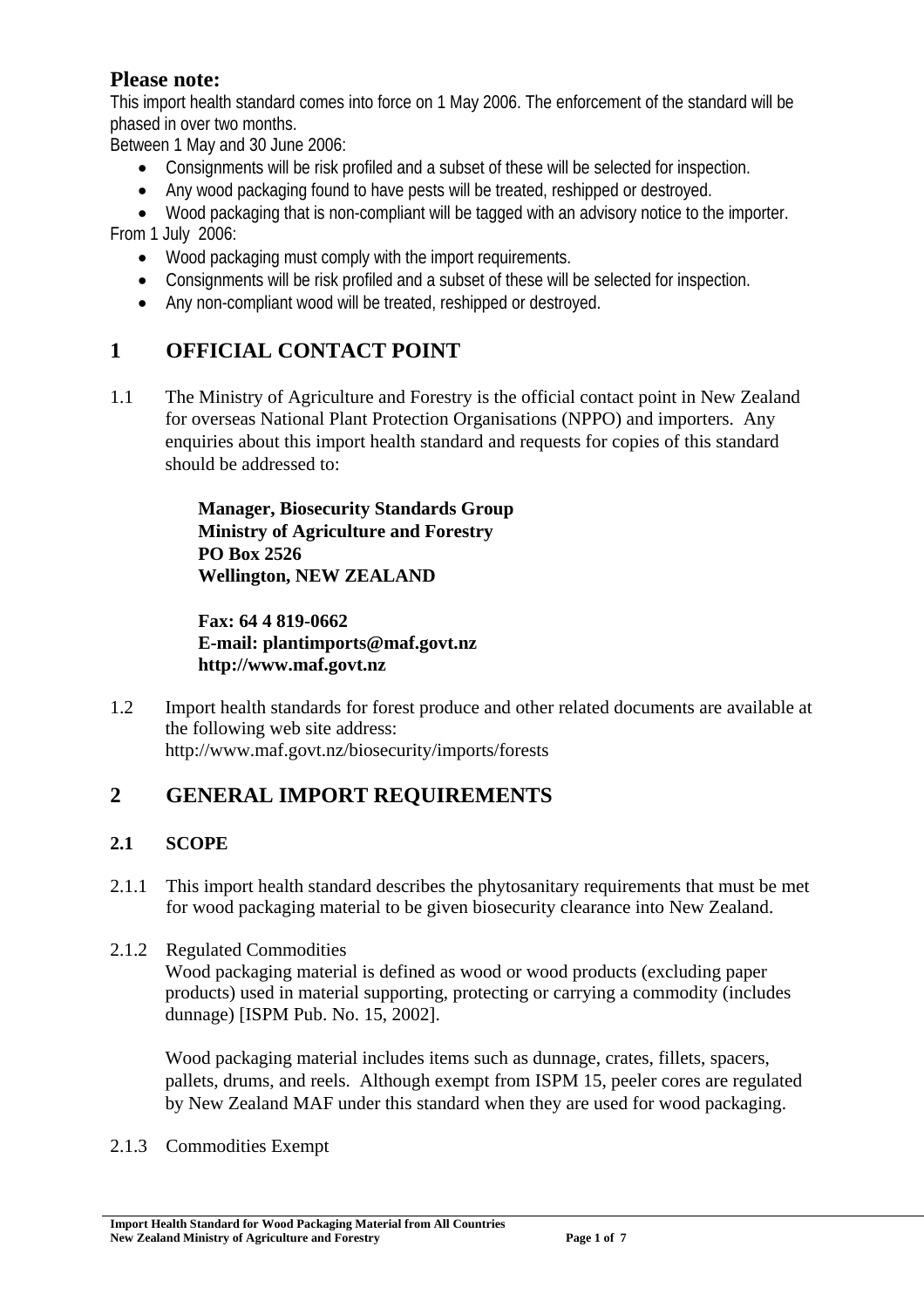Wood packaging made wholly of manufactured wood such as plywood, particleboard, oriented strand board, fibreboard, veneer, and chip board are regulated according to the Import Health Standard Wooden Panels from All Countries.

Wood packaging material such as sawdust, wood wool, and shavings, are regulated according to the Import Health Standard Sawdust, Wood Chips, Wood Shavings, and Wood Wool from All Countries.

Animal crates used for the transportation of live animals by air and wine barrels are regulated by the Import Health Standard Woodware from All Countries.

Thin wood, which is considered to be 6mm thickness or less, is exempt from the requirement of this standard.

### **2.2 REFERENCES**

2.2.1 This import health standard has been developed under the requirements of the Biosecurity Act (1993) and in regard to New Zealand's obligations under the International Plant Protection Convention (1997).

Compliance with the provisions of this import health standard does not absolve the importer of the need to comply with other laws relating to or prohibiting the importation of goods (e.g. Trade in Endangered Species Act 1989, Customs and Excise Act 1996).

- 2.2.2 This import health standard refers to the following documents:
	- ♦ International Standard for Phytosanitary Measures, Glossary of Phytosanitary Terms, Pub. No. 5, 2001. http://www.ippc.int (ISPM 5)
	- ♦ International Standard for Phytosanitary Measures, Guidelines for Regulating Wood Packaging Material in International Trade, Pub. No. 15, 2001. http://www.ippc.int (ISPM 15)

## **2.3 DEFINITIONS AND ABBREVIATIONS**

2.3.1 Any terms defined in the Biosecurity Act (1993) or by the International Plant Protection Convention (1997) and used in but not otherwise defined in this import health standard have the same meaning as in the Act, or as in ISPM Pub. No. 5, 2001.

| Bark-free wood | Wood from which all bark excluding vascular cambium,<br>ingrown bark around knots, and bark pockets between rings<br>of annual growth has been removed [ISPM Pub. No. 15,<br>2002] |
|----------------|------------------------------------------------------------------------------------------------------------------------------------------------------------------------------------|
| Inspector      | As defined by the Biosecurity Act 1993, Part $1, 2(1)$                                                                                                                             |
| ISPM 15        | International Standard for Phytosanitary Measures,<br>Guidelines for Regulating Wood Packaging Material in<br>International Trade, Pub. No. 15, 2001. http://www.ippc.int          |
| <b>MAF</b>     | The Ministry of Agriculture and Forestry, New Zealand                                                                                                                              |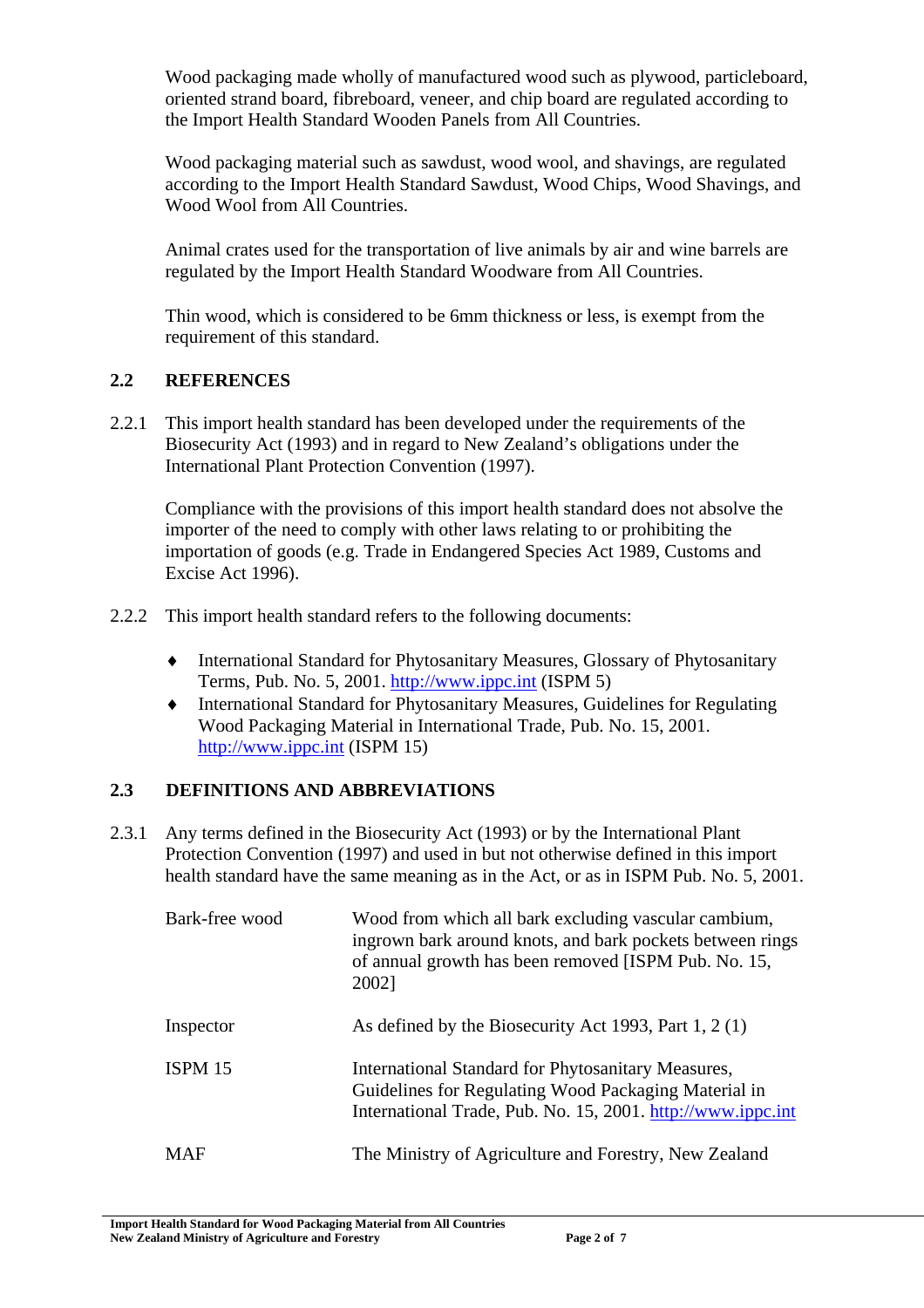# **3. SPECIFIC IMPORT REQUIREMENTS FOR WOOD PACKAGING MATERIAL**

## **3.1 SPECIFIC REQUIREMENTS**

- 3.1.1 Imported wood packaging material must be:
	- a) Free of regulated pests
	- b) Free of extraneous material (e.g. leaves, soil)
	- c) Bark-free
	- d) Treated according to section 3.2
	- e) Certified according to section 3.3

### **3.2 TREATMENT REQUIREMENTS**

3.2.1 Wood packaging must be treated according to the schedules set out in ISPM 15 (Appendix 1) OR according to the treatments in Appendix 3.

### **3.3 CERTIFICATION REQUIREMENTS**

- 3.3.1 Wood packaging treated to the ISPM 15 standard (see Appendix 1) must be marked according to Appendix 2 or certified as per 3.3.2.
- 3.3.2 Wood packaging treated with other treatments (Appendix 3) must be accompanied by a phytosanitary certificate with the treatment detailed in the Treatment Section or a NPPO-endorsed treatment certificate. Only original certificates are acceptable.

# **4 REQUIREMENTS ON ARRIVAL IN NEW ZEALAND**

The importer shall meet all costs specified in the Biosecurity (Costs) Regulations associated with the inspection, identification of organisms and clearance of goods imported under this standard. Any treatment, if required, will be at the importer's expense.

#### **4.1 INSPECTION ON ARRIVAL IN NEW ZEALAND**

- 4.1.1 MAF will risk profile all cargo consignments and will select a subset for inspection.
- 4.1.2 Each consignment that is selected by the risk profile will be assessed to determine if it contains wood packaging and, if so, the compliance status of that wood packaging.
- 4.1.3 If the wood packaging is not accompanied by the proper certification or marked according to section 3.3., the wood packaging material will be considered untreated.
- 4.1.4 Wood packaging material that does not comply with this Import Health Standard will be treated, reshipped or destroyed under the direction of MAF and at the importers expense.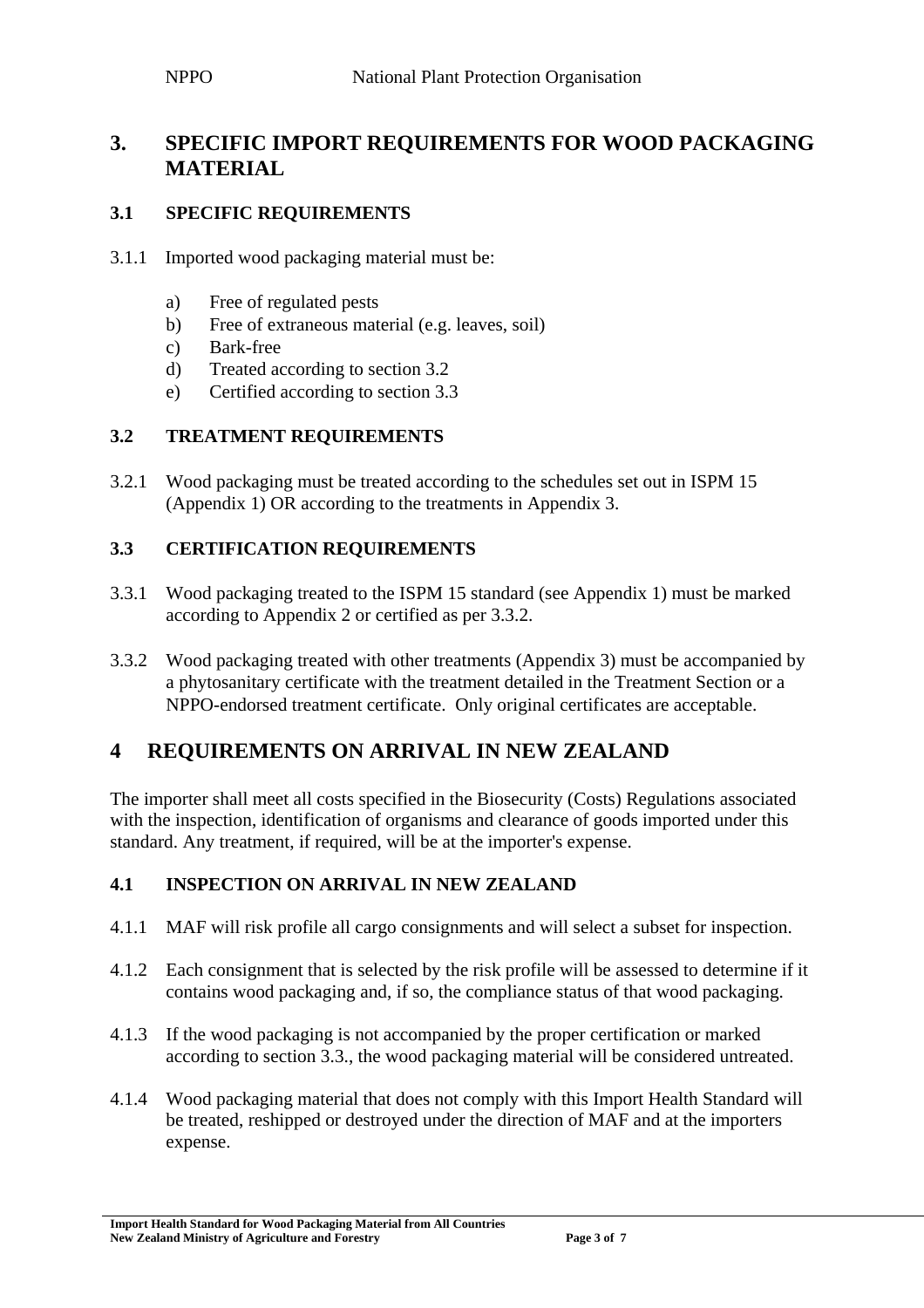- 4.1.5 All inspections completed on arrival in New Zealand must be carried out in the port area or at a transitional facility approved by MAF.
- 4.1.6 Consignments that are not specifically selected by the risk profile may also be subject to inspection by MAF at a transitional facility or port of arrival. If the consignment contains untreated or ineffectively treated wood packaging material, the wood packaging material will be treated, reshipped or destroyed.

## **4.2 TRANSIT REQUIREMENTS**

- 4.2.1 Consignments arriving in New Zealand and bound for other countries must meet the import requirements of this standard.
- 4.2.2 Departure to other countries from the port of arrival within 14 days will meet the reshipment conditions of this standard to bring the consignment into compliance.

### **4.3 ACTIONS UNDERTAKEN ON THE INTERCEPTION/DETECTION OF ORGANISMS/CONTAMINANTS**

- 4.3.1 All live organisms detected on or in imported wood packaging material may be identified, at the discretion of MAF, to determine the regulatory status of the organism. Identifications will be carried out regardless of prior or subsequent treatment(s) or action(s) applied to the wood packaging material.
- 4.3.2 Wood packaging material contaminated with bark, soil, or other extraneous organic material (e.g. leaves, twigs) shall have the contaminating material removed (if possible) or treated, re-shipped or destroyed.
- 4.3.3 If regulated pests are intercepted/detected on or in the wood packaging material, the following actions will be undertaken if deemed to be appropriate in the circumstances:
	- Reshipment of the consignment, lot, or wood packaging material;
	- Treatment (where possible) of the consignment, lot, or wood packaging material at the discretion of the Inspector;
	- Destruction of the consignment, lot, or wood packaging material in an appropriate manner at the discretion of the Inspector;
	- Identification of the importer, agent or supplier, and an alert profile applied to stop all, or a sample of subsequent consignments for inspection as risk goods;
	- The suspension of the pathway, until the cause of the non-compliance is investigated, identified and rectified to the satisfaction of New Zealand MAF
- 4.3.4 All treatments completed on arrival in New Zealand shall be carried out in a transitional facility approved by MAF. Goods must be treated by a MAF approved treatment supplier or under the supervision of MAF or an Independent Verification Agency.

## **4.4 BIOSECURITY CLEARANCE**

4.4.1 If the requirements of this import health standard have been met, and regulated pests are not detected or are successfully treated following interception/detection, biosecurity clearance will be given.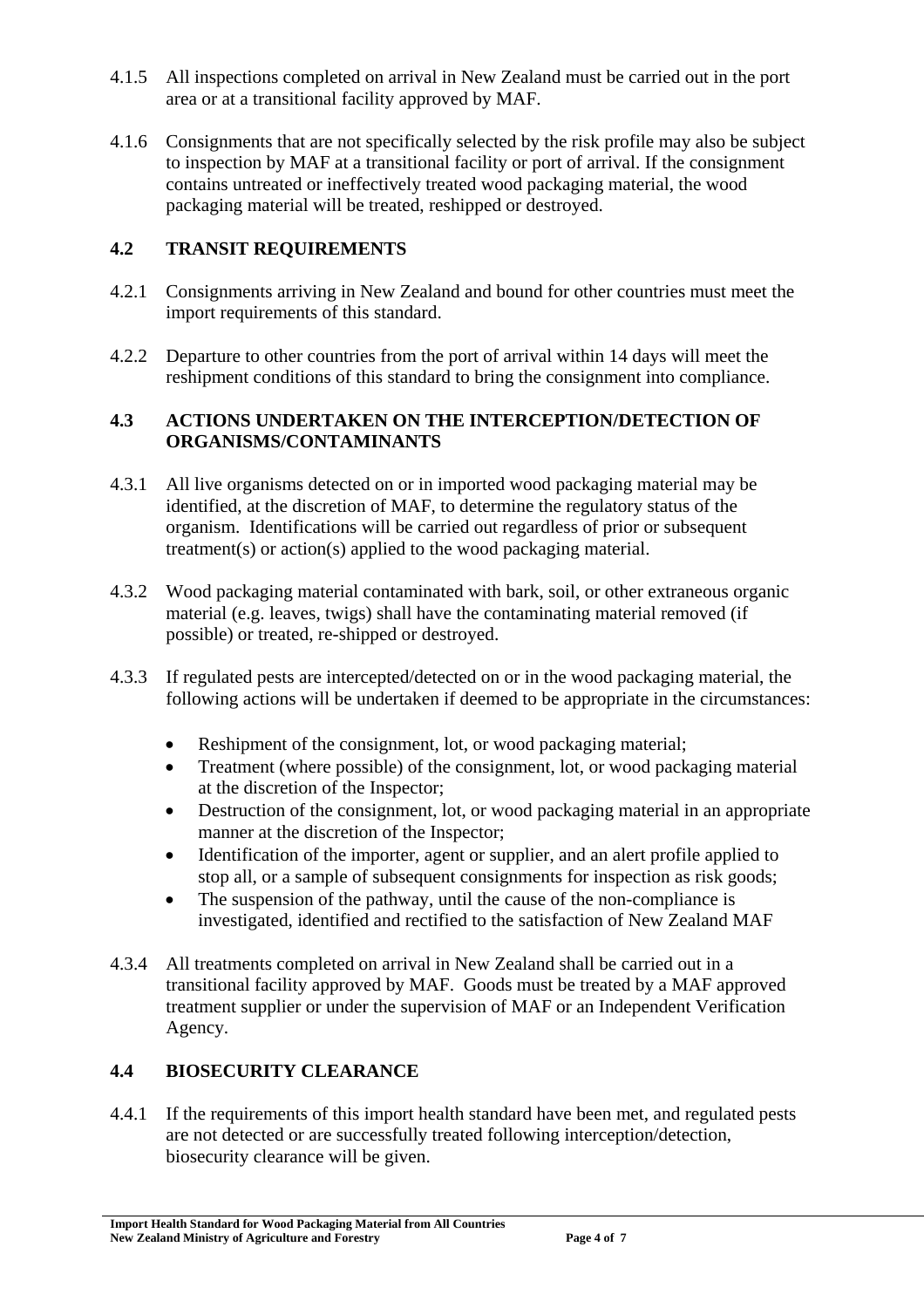#### **APPROVED METHODS OF TREATMENT ACCORDING TO ISPM 15**

#### 1. Heat Treatment

All wood packaging material must be heated to a minimum internal wood core temperature of 56°C for 30 minutes. Kiln-drying, chemical pressure impregnation, or other treatments may be used as a means of achieving heat treatment provided that the above temperature and time requirements are met.

#### OR

#### 2. Fumigation

Wood may be fumigated with **methyl bromide** at normal atmospheric pressure at the following rates:

| <b>Temperature</b>      | <b>Dosage</b> | Minimum concentration $(g/m^3)$ at: |        |         |         |
|-------------------------|---------------|-------------------------------------|--------|---------|---------|
|                         | $g/m^3$       | 2 hrs.                              | 4 hrs. | 12 hrs. | 24 hrs. |
| $21^{\circ}$ C or above |               | 36                                  |        |         |         |
| $16^{\circ}$ C or above |               | 4'                                  | 36     |         |         |
| $10^{\circ}$ C or above | h4            | 48                                  |        |         |         |

The minimum temperature should not be less than  $10^{\circ}$ C and the minimum exposure time should be 24 hours. *Note: Existing wood packaging treated with Methyl Bromide for 16 hours will be accepted provided it is marked according to appendix 2.* 

Please note that methyl bromide is an ozone-depleting substance and, as such, its use is not encouraged when alternatives are available. Although its use as a quarantine treatment presently exempts it from consumption controls under the Montreal Protocol, it is not known how long this exemption will remain in effect.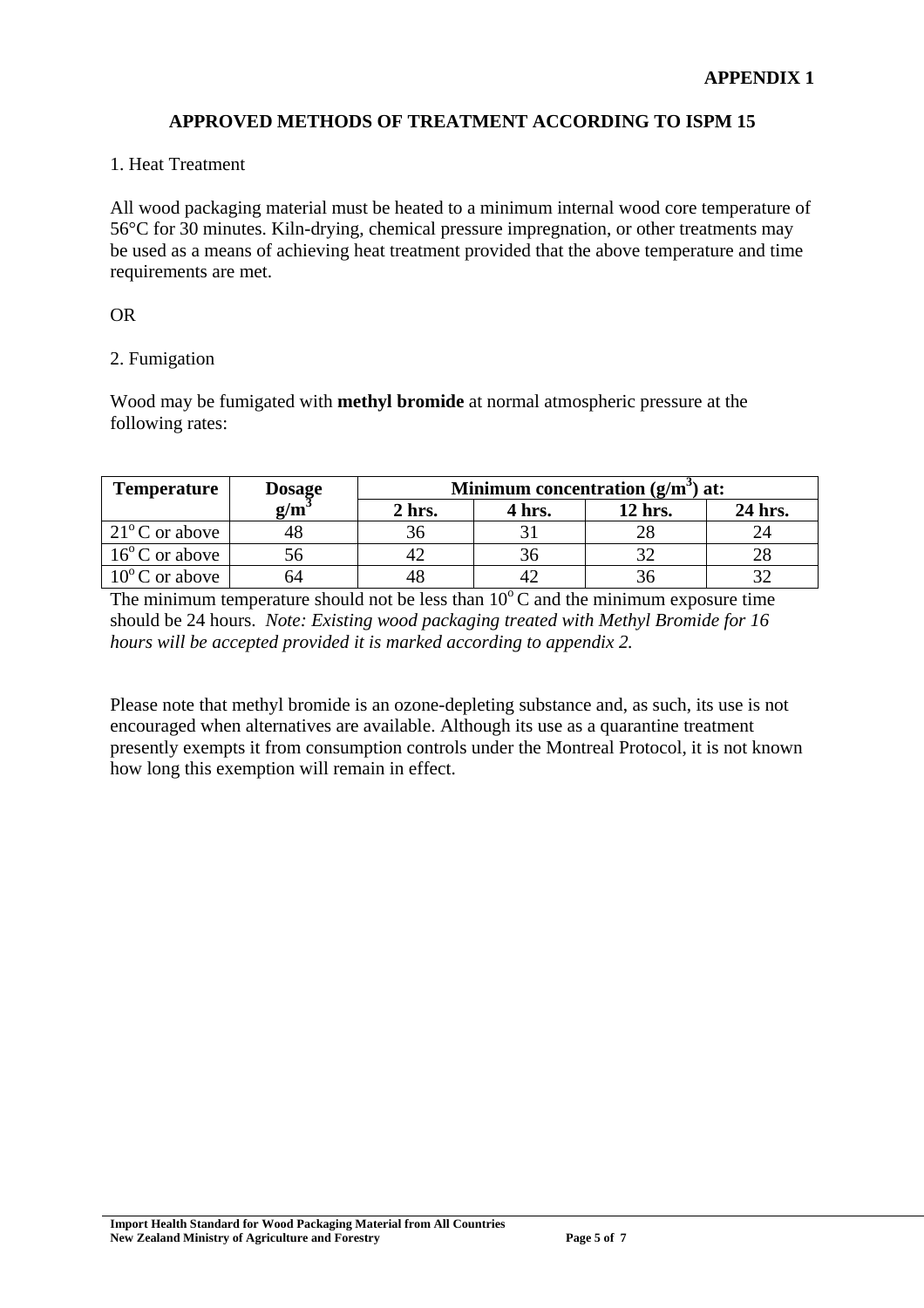#### **SYSTEMS ACCEPTABLE FOR THE MARKING OF WOOD PACKAGING MATERIALS TREATED ACCORDING TO ISPM 15**

Wood packaging material that has been treated by one of the methods specified in Appendix 1 and in a manner that is officially endorsed by the NPPO of the country from which the wood packaging materials originates may be permitted entry into New Zealand provided the wood packaging materials material is marked as follows:

1. The mark must at minimum include:

• the IPPC symbol for treated wood packaging materials (as per Annex II of the *"International Standard for Phytosanitary Measures #15: Guidelines for Regulating Wood packaging materials Material in International Trade*") as reproduced here.



Where XX represents the International Standards Organization two letter country code for the country in which the wood packaging is produced and 000 represents the official certification number issued to the facility producing the compliant wood packaging by the National Plant Protection Organization and YY represents the treatment carried out (e.g. HT for heat treated wood or MB for methyl bromide treated wood).

2. NPPOs or producers may at their discretion add control numbers or other information used for identifying specific lots. Other information may also be included provided it is not confusing, misleading, or deceptive.

- 3. Markings should be:
	- legible
	- permanent and not transferable (tags are not allowed)
	- placed in a visible location on at least two opposite sides of the article being certified

4. The colors: red or orange should be avoided.

5. Recycled, remanufactured or repaired wood packaging material should be re-certified and remarked. All components of such material should have been treated.